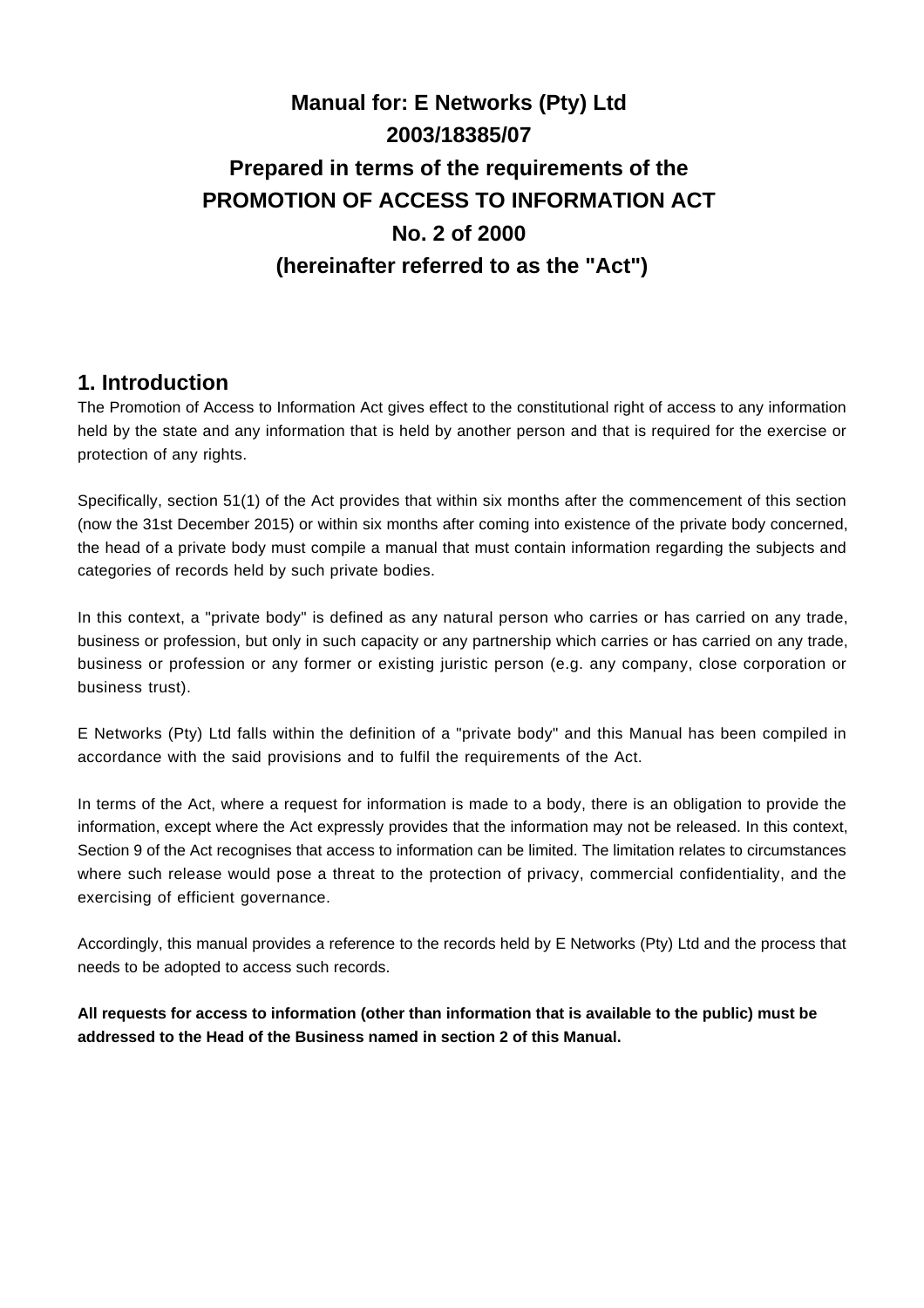## **2. Business and Contact Details**

| Name of Business:        | E Networks (Pty) Ltd                                            |
|--------------------------|-----------------------------------------------------------------|
| <b>Head of Business:</b> | Mr Ahmed Mahomed                                                |
| <b>Position:</b>         | CEO                                                             |
| <b>Postal Address:</b>   | PO Box 50722, Randjespard, Midrand, Gauteng, 1683               |
| <b>Physical Address:</b> | 238 Roan Crescent, Corporate Park North, Midrand, Gauteng, 1683 |
| <b>Phone Number:</b>     | 08607415000                                                     |
| <b>Fax Number:</b>       | 0116533970                                                      |
| <b>Email Address:</b>    | info@datacentrix.co.za                                          |
| Website:                 | www.datacentrix.co.za                                           |

### **3. Manual and Guidelines**

Any enquires relating to this guide should be directed to the Chief Executive Officer of the South African Human Rights Commission, 2nd Floor, Braampark Forum 3, 33 Hoofd Street, Braamfontein. Telephone 011 877 3750 or Fax 011 403 0668.

Copies of the Guide are also available at the following places:

- The office of the Government Communications and Information Services;
- Library of Parliament, Cape Town;
- The South African Library, Cape Town;
- Natal Society Library, Pietermaritzburg;
- The State Library in Pretoria;
- City Library Services, Bloemfontein;
- The National Film, Video and Sound Archives, Pretoria;

Copies of the Guide are also available in all official languages at the following offices:

- All offices of public bodies;
- All Magistrates' Offices;
- All offices of the Department of Justice and Constitutional Development;
- All Post Offices;

The Guide is also available at all offices and on the website of the South African Human Rights Commission,www.sahrc.org.za.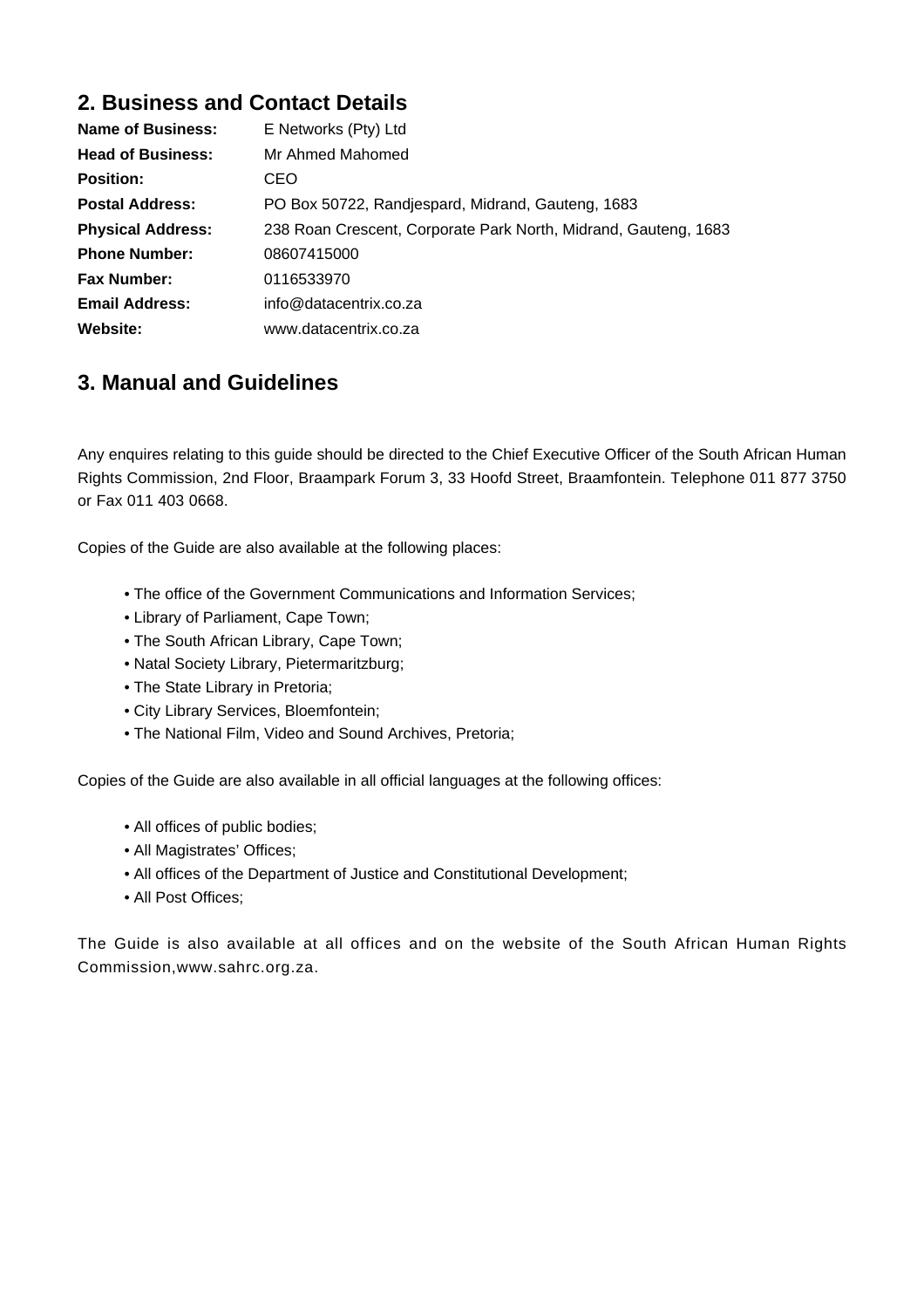## **4. Records available in terms of Section 52(2) of the Act**

Not applicable.

# **5. Records that are held at the offices of the business**

The following is a list of records that are held at the business's office:

#### **Administration**

- Correspondence
- Founding Documents
- Minutes of Management Meetings
- Minutes of Staff Meetings
- Shareholder Register
- Statutory Returns

#### **Human Resources**

- Conditions of Service
- Employee Records
- Employment Contracts
- Employment Equity Records
- General Correspondence
- Industrial and Labour Relations Records
- Information relating to Health and Safety Regulations
- Pension and Provident Fund Records
- Performance Appraisals
- Personnel Guidelines, Policies and Procedures
- Remuneration Records and Policies
- Skills Requirements
- Staff Recruitment Policies
- Statutory Records
- Training Records

#### **Operations**

- Brochures on Company Information
- Client and Customer Registry
- Contracts
- General Correspondence
- Information relating to Employee Sales Performance
- Information relating to Work-In-Progress
- Marketing and Future Strategies
- Marketing Records
- Production Records
- Sales Records
- Suppliers' Registry

#### **Finances**

- Annual Financial Statements
- Asset Register
- Banking Records
- Budgets
- Contracts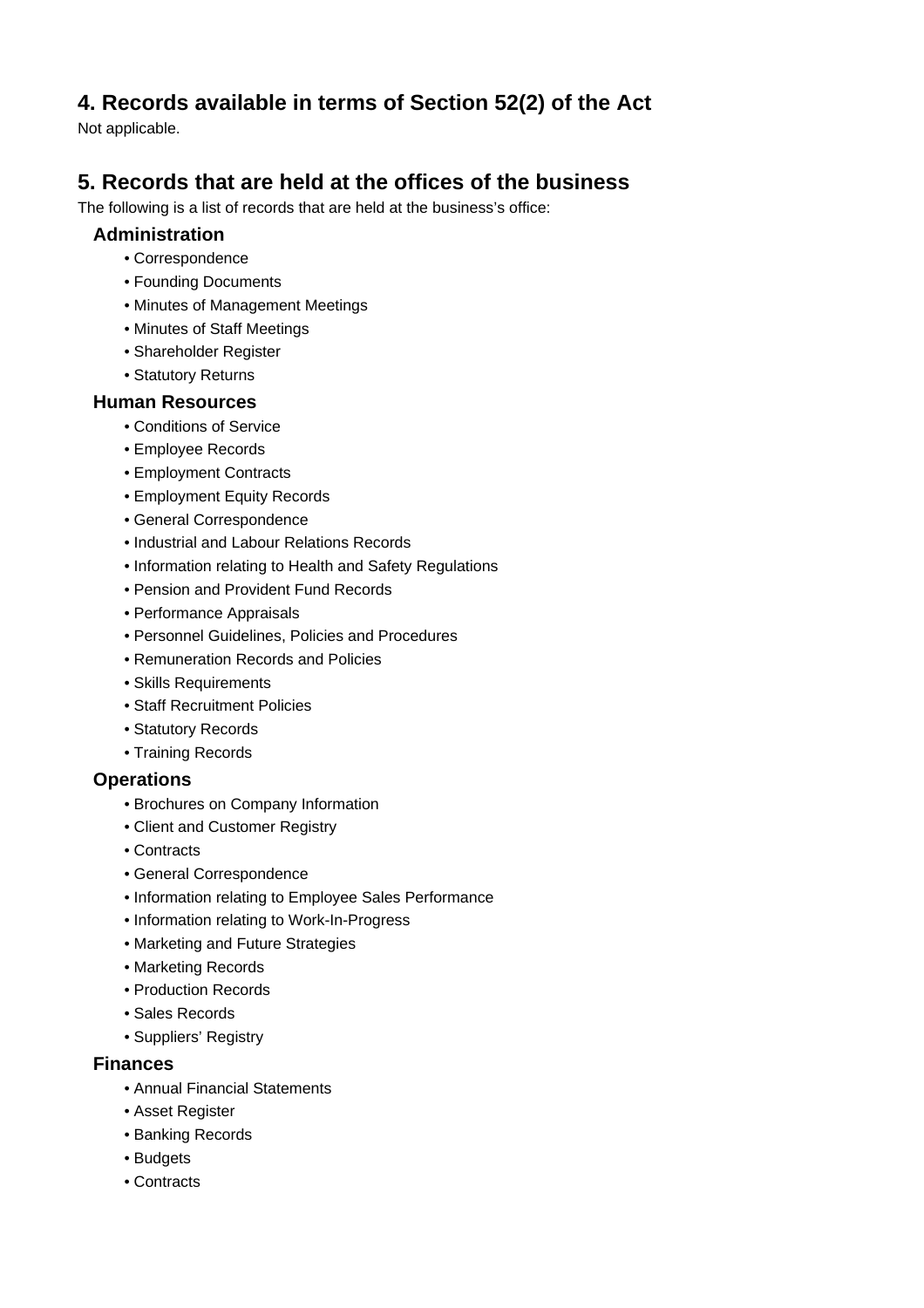- Financial Transactions
- General Correspondence
- Insurance Information
- Internal Audit Records
- Management Accounts
- Purchase and Order Information
- Stock Records
- Tax Records (company and employee)

#### **Information Technology**

- IT Policies and Procedures
- Network Diagrams
- User Manuals

#### **Statutory Records:**

At present these include records (if any) held in terms of:

- Basic Conditions of Employment 75 of 1997
- Companies Act 71 of 2008
- Compensation for Occupational Injuries and Health Diseases Act 130 of 1993
- Consumer Protection Act 68 of 2008
- Currency and Exchanges Act 9 of 1933
- Debtor Collectors Act 114 of 1998
- Employment Equity Act 55 of 1998
- Electronic Communications and Transactions Act 25 of 2002
- Income Tax Act 95 of 1967
- Insolvency Act 24 of 1936
- Labour Relations Act 66 of 1995
- Medical Schemes Act 131 of 1998
- Occupational Health & Safety Act 85 of 1993
- Pension Funds Act 24 of 1956
- National Credit Act 34 of 2005
- National Road Traffic Act 93 of 1996
- SA Reserve Bank Act 90 of 1989
- Short Term Insurance Act 53 of 1998
- Promotion of Access to Information Act 2 of 2000
- Skills Development Levies Act 9 of 1999
- Skills Development Act 97 of 1998
- Tax on Retirement Funds Act 38 of 1996
- Medicine and Related Substances Control Act 101 of 1965
- Unemployment Contributions Act 4 of 2002
- Unemployment Insurance Act 63 of 2001
- Value Added Tax Act 89 of 1991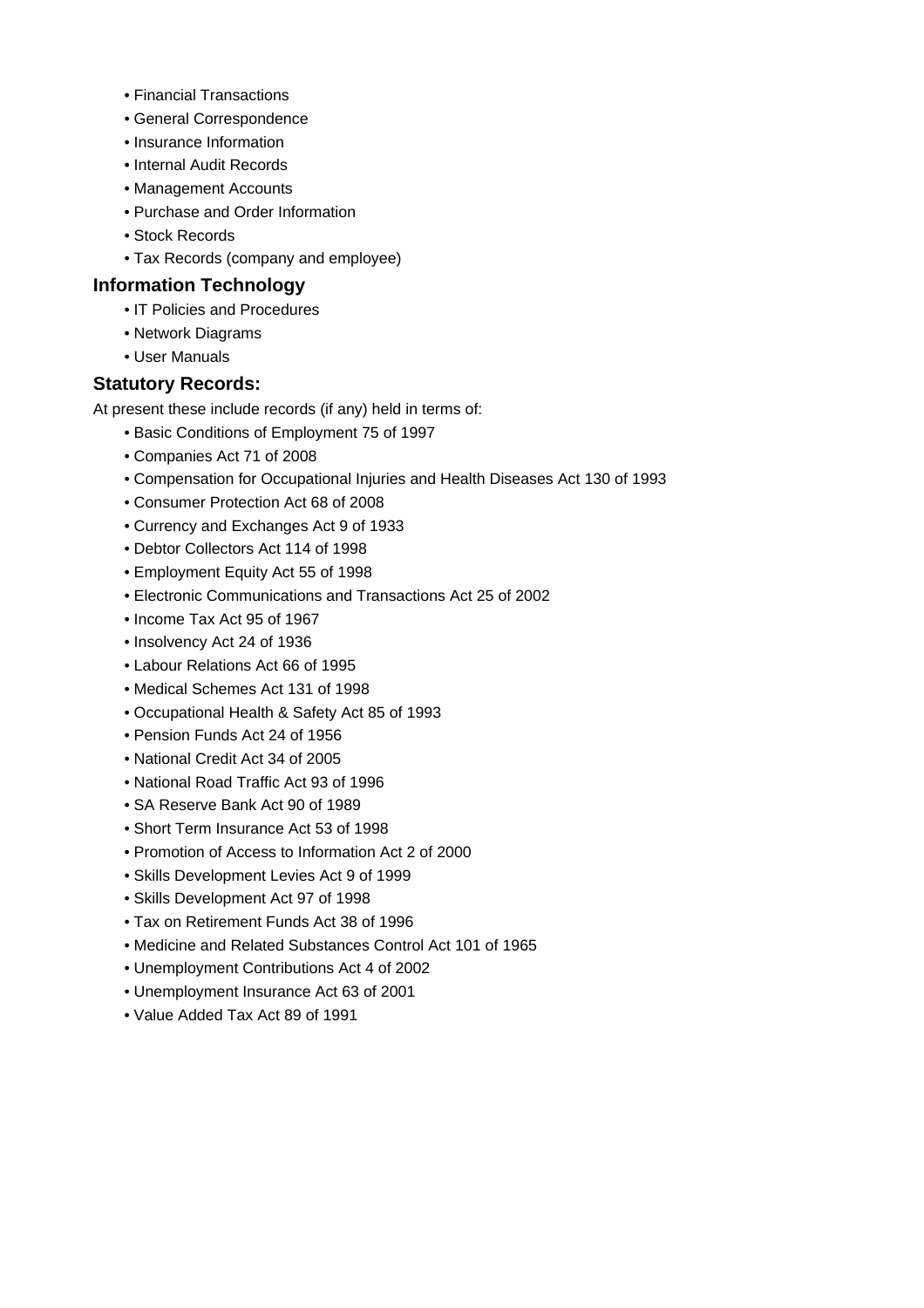# **6. Information Request Procedure**

- The requester must use the prescribed form to make the request for access to a record. A request form is available from our offices or at www.datacentrix.co.za
- The request must be made to the Head of Business named in Section 2 above. This request must be made to the address, fax number or electronic mail address of the business.
- The requester must provide sufficient detail on the request form to enable the Head of Business to identify the record and the requester. The requester should also indicate which form of access is required. The requester should also indicate if any other manner should be used to inform the requester. If this is the case, please furnish the necessary particulars to be so informed.
- The requester must identify the right that is sought to be exercised or to be protected and must provide an explanation of why the requested record is required for the exercise or protection of that right.
- If a request is made on behalf of a another person, the requester must submit proof of the capacity in which the requester is making the request to the satisfaction of Head of Business aforesaid.
- The prescribed request fee must be attached.

We will respond to your request within 30 days of receiving the request by indicating whether your request for access has been granted or denied.

Please note that the successful completion and submission of a request for access form does not automatically allow the requestor access to the requested record.

Access will be granted to a record only if the following criteria are fulfilled:

- The record is required for the exercise or protection of any right; and
- The requestor complies with the procedural requirements set out in the Act relating to a request; and
- Access to the record is not refused in terms of any ground for refusal as contemplated in Chapter 4 of Part 3 of the Act.

### **7. Denial of access**

Access to any record may be refused under certain limited circumstances. These include:

- The protection of personal information from unreasonable disclosure concerning any natural person;
- The protection of commercial information held concerning any third party (for example trade secrets);
- The protection of financial, commercial, scientific or technical information that may harm the commercial or financial interests of any third party;
- Disclosures that would result in a breach of a duty of confidence owed to a third party;
- Disclosures that would jeopardize the safety or life of an individual;
- Disclosures that would prejudice or impair the security of property or means of transport;
- Disclosures that would prejudice or impair the protection of a person in accordance with a witness protection scheme;
- Disclosures that would prejudice or impair the protection of the safety of the public;
- Disclosures that are privileged from production in legal proceedings unless the privilege has been waived;
- Disclosures of details of any computer programme;
- Disclosures that will put E Networks (Pty) Ltd at a disadvantage in contractual or other negotiations or